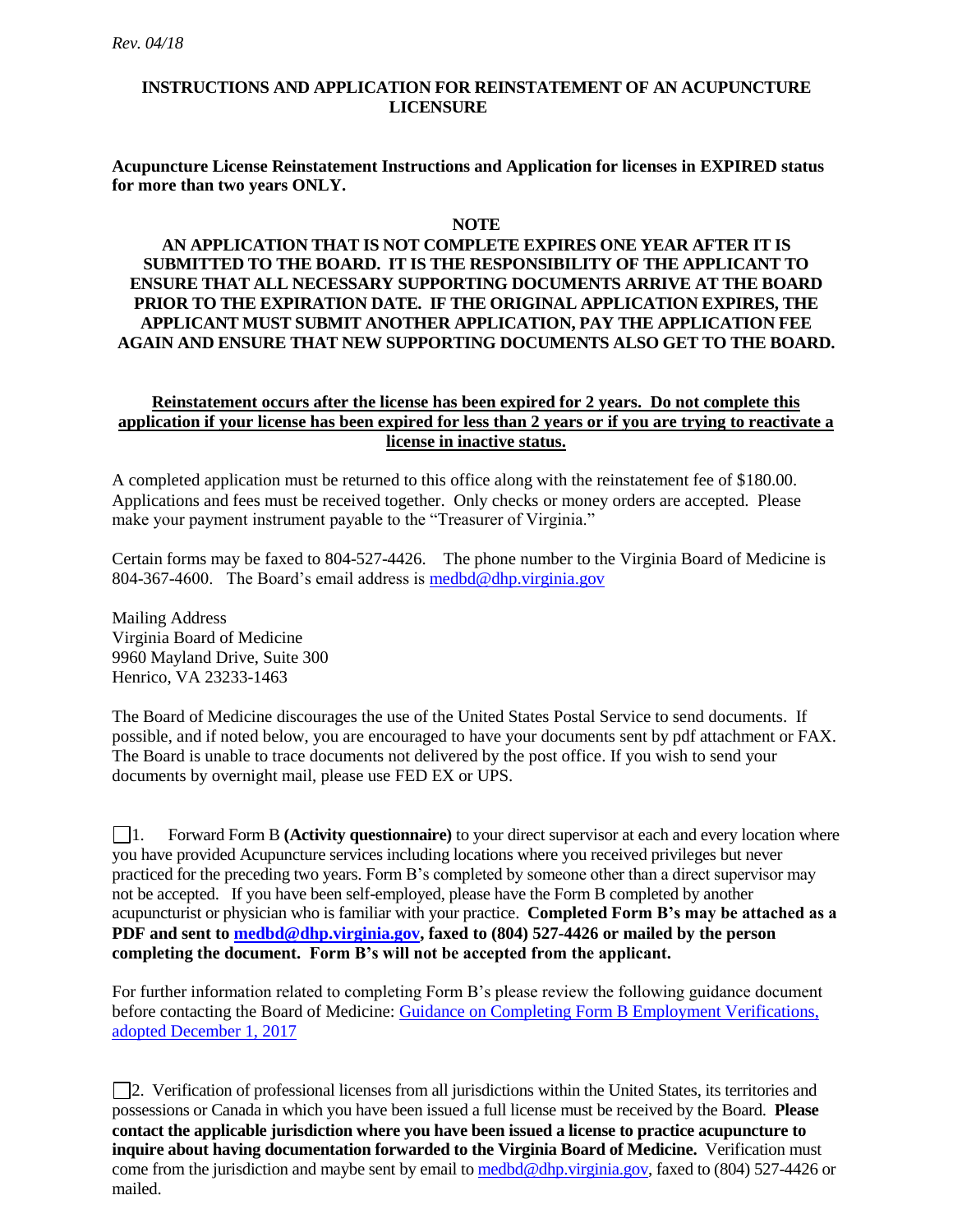3. *NPDB Self Query –* **Complete the online [Place a Self-Query](https://www.npdb.hrsa.gov/ext/selfquery/SQHome.jsp) Order form**. Be ready to provide:

o Identifying information such as name, date of birth, Social Security number

o State health care license information (if you are licensed)

o Credit or debit card information for the \$4.00 fee (charged for each copy you request)

**Verify your identity**. This can be done electronically as part of your order or by completing a paper form and having it notarized. You will receive full instructions as you complete your order.

**Wait for your response**. Once your identity is verified, the NPDB will process your order. A paper copy of your response will be sent the next business day by regular U.S. mail.

The Board does not accept emailed copies of the NPDB report. When you receive your report in the mail from NPDB **DO NOT OPEN IT. Place your unopened NPDB report in an oversized envelope and forward it to the Virginia Board of Medicine. The Board recommends using Fed EX or UPS for tracking purposes.** 

**The Board of Medicine is unable to track any mail or other package that is sent via the United States Postal Service.**

# **Any NPDB report received for an application not completed within 3 months of receipt of the NPDB report will have to be resubmitted.**

4. **NCCAOM Certification** – Forward the [NCCAOM Certification Form](https://www.dhp.virginia.gov/Forms/medicine/LAC/NCCAOM_cert_form.doc) requesting the National Certification Commission for Acupuncture and Oriental Medicine (NCCAOM) to provide evidence of current certification to the Board of Medicine. This document **may not** be faxed.

5. Copies of documentation supporting any name change since your initial licensure in Virginia.

6. If you answer "yes" to any question 6-18, provide documentation to the Board from your attorney or you may provide a narrative explaining your answer. Please provide court documentation for any convictions.

# **Please note:**

\*Please be aware that consistent with Virginia law and the mission of the Department of Health Professions, public addresses on file with the Board of Medicine are made available to the public. The Board address noted on your application may be different from the public address and is not released to the public. This notice is to reiterate that the Board of Medicine will allow the Board address of record to be a Post Office Box or practice location.

\*Applications will be acknowledged after receipt if items are missing.

\*Applications not completed within 12 months may be purged without notice from the board.

\*Additional information may be requested after review by Board representatives.

# *\*Application fees are non-refundable.*

\* Do not begin practice until you have been notified of approval. Submission of an application does not guarantee a license. A review of your application could result in the finding that you may not be eligible pursuant to Virginia laws and regulations.

\*Certain forms may be faxed to 804-527-4426.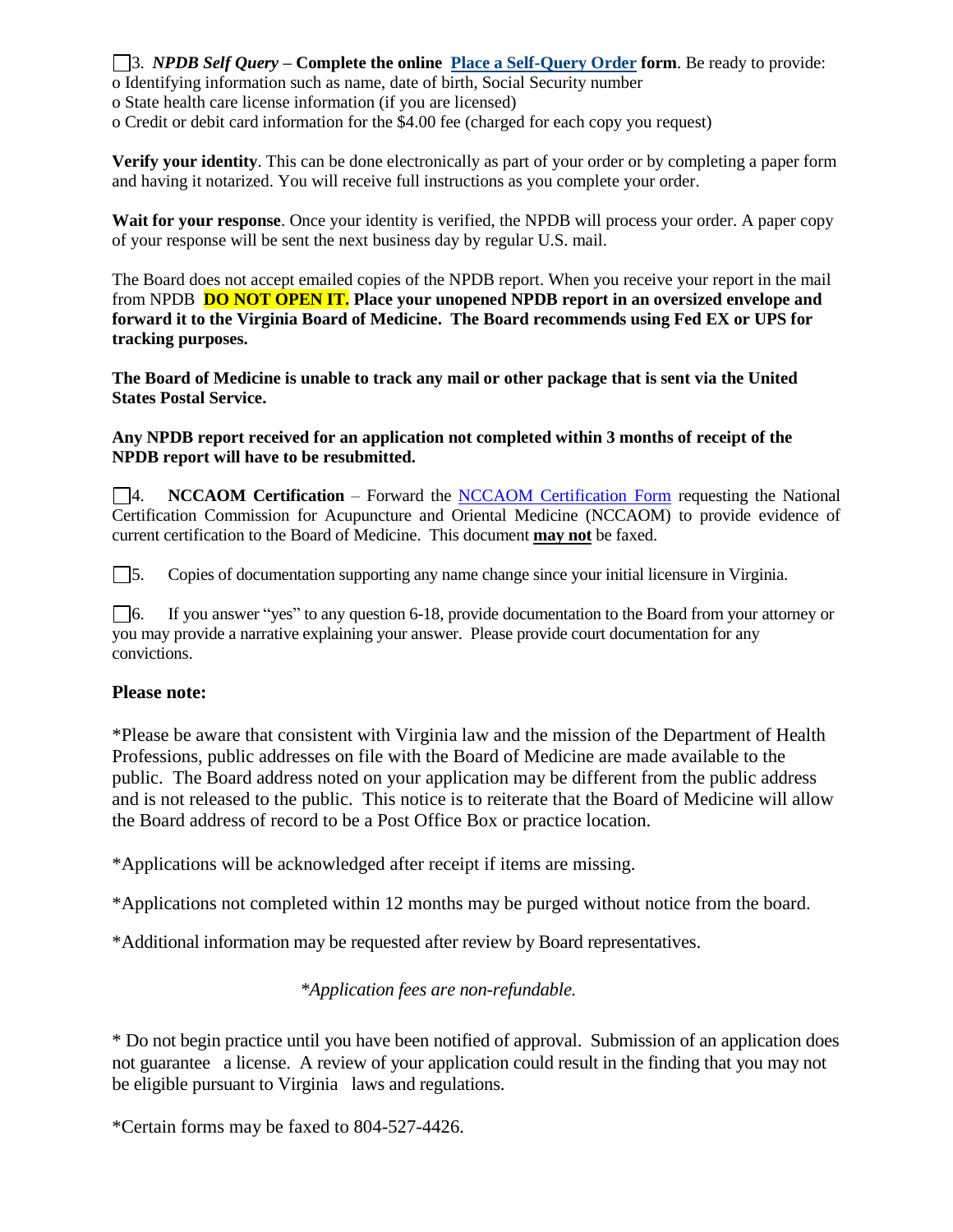



# **Application for REINSTATEMENT of License to Practice Acupuncture**

To the Board of Medicine of Virginia:

I hereby make application for reinstatement of my license to practice acupuncture in the Commonwealth of Virginia and submit the following statements:

1. Name in Full (Please Print or Type)

| Last                                                                                                                              | First                                  | Middle                    |
|-----------------------------------------------------------------------------------------------------------------------------------|----------------------------------------|---------------------------|
| Date of Birth                                                                                                                     | Social Security No. or VA Control No.* | Maiden Name if applicable |
| <b>MO</b><br><b>DAY</b><br>YEAR                                                                                                   |                                        |                           |
| Public Address: This address will be public<br>information:                                                                       | House No. Street or PO Box             | City State and Zip        |
| Board Address: This address will be used for Board<br>Correspondence and may be the same or different<br>from the public address. | House No. Street or PO Box             | City State and Zip        |
| Work Phone Number                                                                                                                 | Home/Cell Phone Number                 | <b>Email Address</b>      |

Please submit address changes in writing immediately to [medbd@dhp.virginia.gov](mailto:medbd@dhp.virginia.gov)

Please attach check or money order payable to the Treasurer of Virginia for \$180.00. Application will not be processed without the fee. Do not submit fee without an application. **IT WILL BE RETURNED.**

#### **APPLICANTS DO NOT USE SPACES BELOW THIS LINE – FOR OFFICE USE ONLY**

#### APPROVED BY

|                |                          |       |                        | Date                      |
|----------------|--------------------------|-------|------------------------|---------------------------|
| LICENSE NUMBER | <b>PROCESSING NUMBER</b> | FEE.  | <b>EXPIRATION DATE</b> | <b>REINSTATEMENT DATE</b> |
| $0121 -$       |                          | \$180 |                        |                           |

\*In accordance with §54.1-116 Code of Virginia, you are required to submit your Social Security Number or your control number\*\* issued by the *Virginia* Department of Motor Vehicles. If you fail to do so, the processing of your application will be suspended and fees will not be refunded. This number will be used by the Department of Health Professions for identification and will not be disclosed for other purposes except as provided by law. Federal and state law requires that this number be shared with other state agencies for child support enforcement activities. NO LICENSE WILL BE ISSUED TO ANY INDIVIDUAL WHO HAS FAILED TO DISCLOSE ONE OF **THESE NUMBERS.** 

\*\*In order to obtain a Virginia driver's license control number, it is necessary to appear in person at an office of the Department of Motor Vehicles i<u>n Virginia</u>. A fee and disclosure to DMV of your Social Security Number will be required to obtain this number.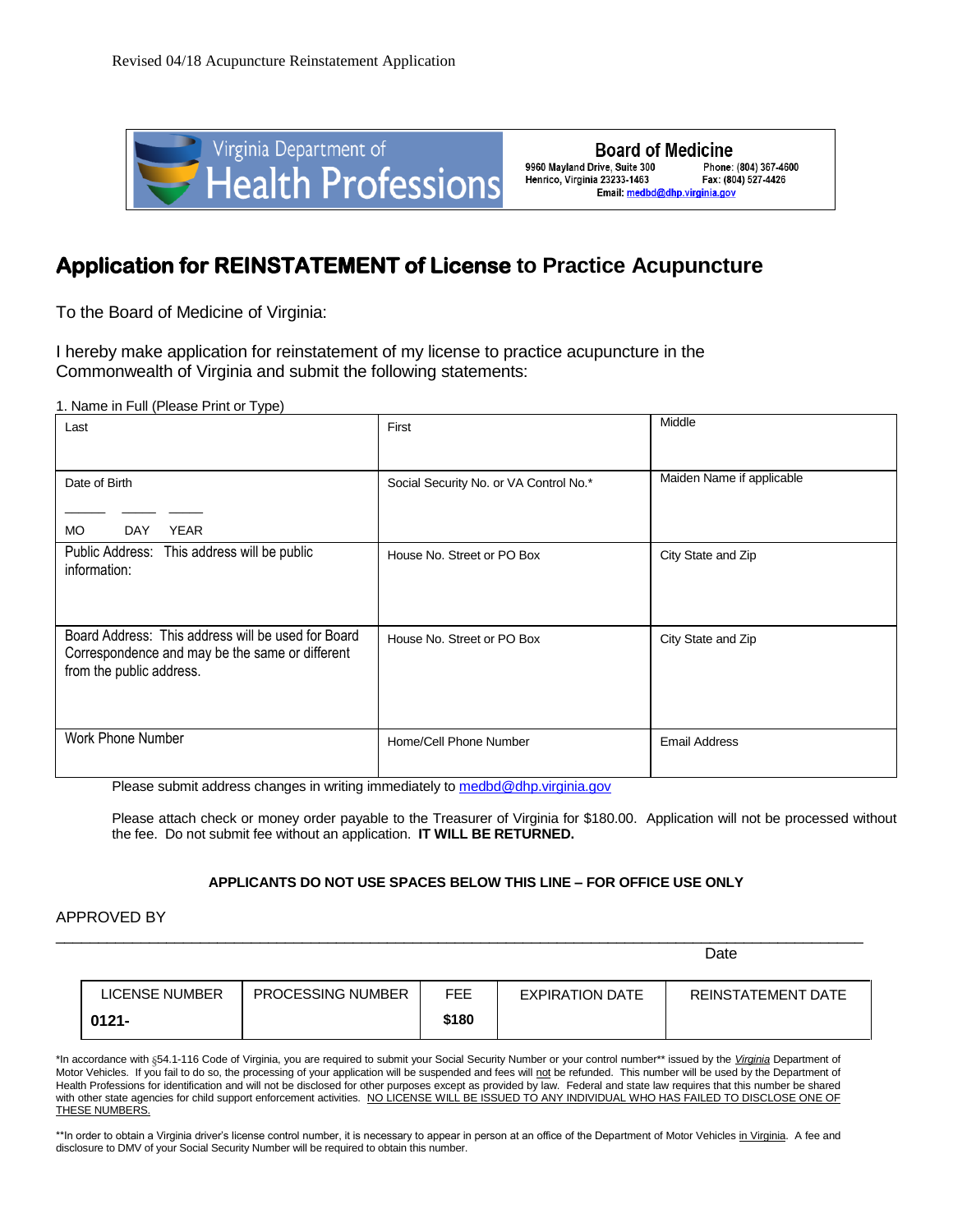2. List in chronological order all professional practices since the expiration date of your Virginia license including any periods of non-professional activities or employment. Please account for all time. If engaged in pr this page.

| From | To | <b>Name and Location</b> | <b>Position Held</b> |
|------|----|--------------------------|----------------------|
|      |    |                          |                      |
|      |    |                          |                      |
|      |    |                          |                      |
|      |    |                          |                      |
|      |    |                          |                      |
|      |    |                          |                      |
|      |    |                          |                      |
|      |    |                          |                      |
|      |    |                          |                      |
|      |    |                          |                      |
|      |    |                          |                      |
|      |    |                          |                      |
|      |    |                          |                      |
|      |    |                          |                      |
|      |    |                          |                      |
|      |    |                          |                      |
|      |    |                          |                      |
|      |    |                          |                      |
|      |    |                          |                      |
|      |    |                          |                      |
|      |    |                          |                      |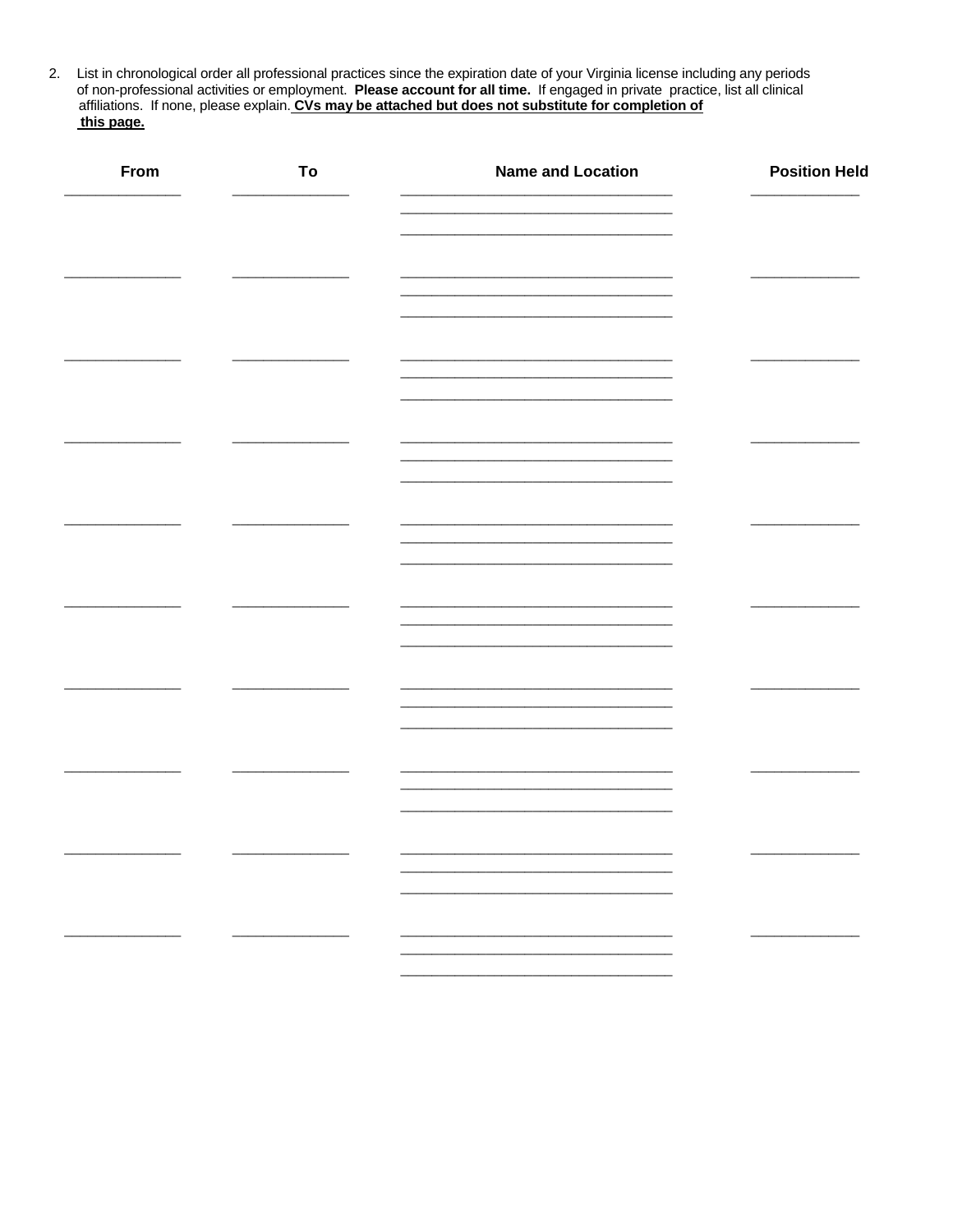|  |  |  |  |  |  | 3. Do you intend to engage in the active practice of acupuncture in the Commonwealth of Virginia? $\square$ Yes $\square$ No |  |  |  |  |  |
|--|--|--|--|--|--|------------------------------------------------------------------------------------------------------------------------------|--|--|--|--|--|
|--|--|--|--|--|--|------------------------------------------------------------------------------------------------------------------------------|--|--|--|--|--|

If Yes, give location **expression** and the set of the set of the set of the set of the set of the set of the set o

4. List all jurisdictions in which you have been issued a license to practice acupuncture: include all active, inactive, expired, suspended or revoked licenses. Indicate number and date issued.

|     | <b>Jurisdiction</b>                                                                                                                                                                                                                                                                                                                                                             | <b>Number Issued</b>                                                                              | <b>Active/Inactive/Expired</b> |     |     |
|-----|---------------------------------------------------------------------------------------------------------------------------------------------------------------------------------------------------------------------------------------------------------------------------------------------------------------------------------------------------------------------------------|---------------------------------------------------------------------------------------------------|--------------------------------|-----|-----|
|     |                                                                                                                                                                                                                                                                                                                                                                                 |                                                                                                   |                                |     |     |
|     |                                                                                                                                                                                                                                                                                                                                                                                 |                                                                                                   |                                |     |     |
|     |                                                                                                                                                                                                                                                                                                                                                                                 |                                                                                                   |                                |     |     |
|     |                                                                                                                                                                                                                                                                                                                                                                                 |                                                                                                   |                                |     |     |
|     |                                                                                                                                                                                                                                                                                                                                                                                 |                                                                                                   |                                |     |     |
|     |                                                                                                                                                                                                                                                                                                                                                                                 |                                                                                                   |                                |     |     |
|     |                                                                                                                                                                                                                                                                                                                                                                                 |                                                                                                   |                                | Yes | No. |
| 5.  | Are you certified by the NCCAOM?                                                                                                                                                                                                                                                                                                                                                |                                                                                                   |                                |     |     |
|     | substantiate with documentation.                                                                                                                                                                                                                                                                                                                                                | QUESTIONS MUST BE ANSWERED. If any of the following questions (6-18) is answered Yes, explain and |                                |     |     |
| 6.  | Have you ever been denied a license or the privilege of taking a licensure/competency examination by any<br>testing entity or licensing authority?                                                                                                                                                                                                                              |                                                                                                   |                                |     |     |
| 7.  | Have you ever been convicted of a violation of/or pled Nolo Contendere to any federal, state, or local statute,<br>or regulation or ordinance, or entered into an plea bargaining relating to a felony or misdemeanor? (Excluding<br>traffic violations, except convictions for driving under the influence.)                                                                   |                                                                                                   |                                |     |     |
| 8.  | Have you ever been denied privileges or voluntarily surrendered your clinical privileges for any reason?                                                                                                                                                                                                                                                                        |                                                                                                   |                                |     |     |
| 9.  | Have you ever been placed on a corrective action plan, placed on probation or been dismissed or suspended or<br>Requested to withdraw from any professional school, training program, hospital, etc?                                                                                                                                                                            |                                                                                                   |                                |     |     |
| 10. | Have you ever been terminated from employment or resigned in lieu of termination from any training program,<br>hospital, healthcare facility, healthcare provider, provider network or malpractice insurance carrier?                                                                                                                                                           |                                                                                                   |                                |     |     |
| 11. | Do you have any pending disciplinary actions against your professional license/certification/permit/registration<br>related to your practice of acupuncture?                                                                                                                                                                                                                    |                                                                                                   |                                |     |     |
| 12. | Have you voluntarily withdrawn from any professional society while under investigation?                                                                                                                                                                                                                                                                                         |                                                                                                   |                                |     |     |
| 13. | Within the past five years, have you exhibited any conduct or behavior that could call into question your ability to<br>practice in a competent and professional manner?                                                                                                                                                                                                        |                                                                                                   |                                |     |     |
| 14. | Within the past five years, have you been disciplined by any entity?                                                                                                                                                                                                                                                                                                            |                                                                                                   |                                |     |     |
| 15. | Do you currently have any physical condition or impairment that affects or limits your ability to perform any of the<br>Obligations and responsibilities of professional practice in a safe and competent manner? "Currently" means<br>recently enough so that the condition could reasonably have an impact on your ability to function as a practicing<br>acupuncturist.      |                                                                                                   |                                |     |     |
| 16. | Do you currently have any mental health condition or impairment that affects or limits your ability to perform any of<br>the obligations and responsibilities of professional practice in a safe and competent manner? "Currently" means<br>recently enough so that the condition could reasonably have an impact on your ability to function as a practicing<br>acupuncturist. |                                                                                                   |                                |     |     |